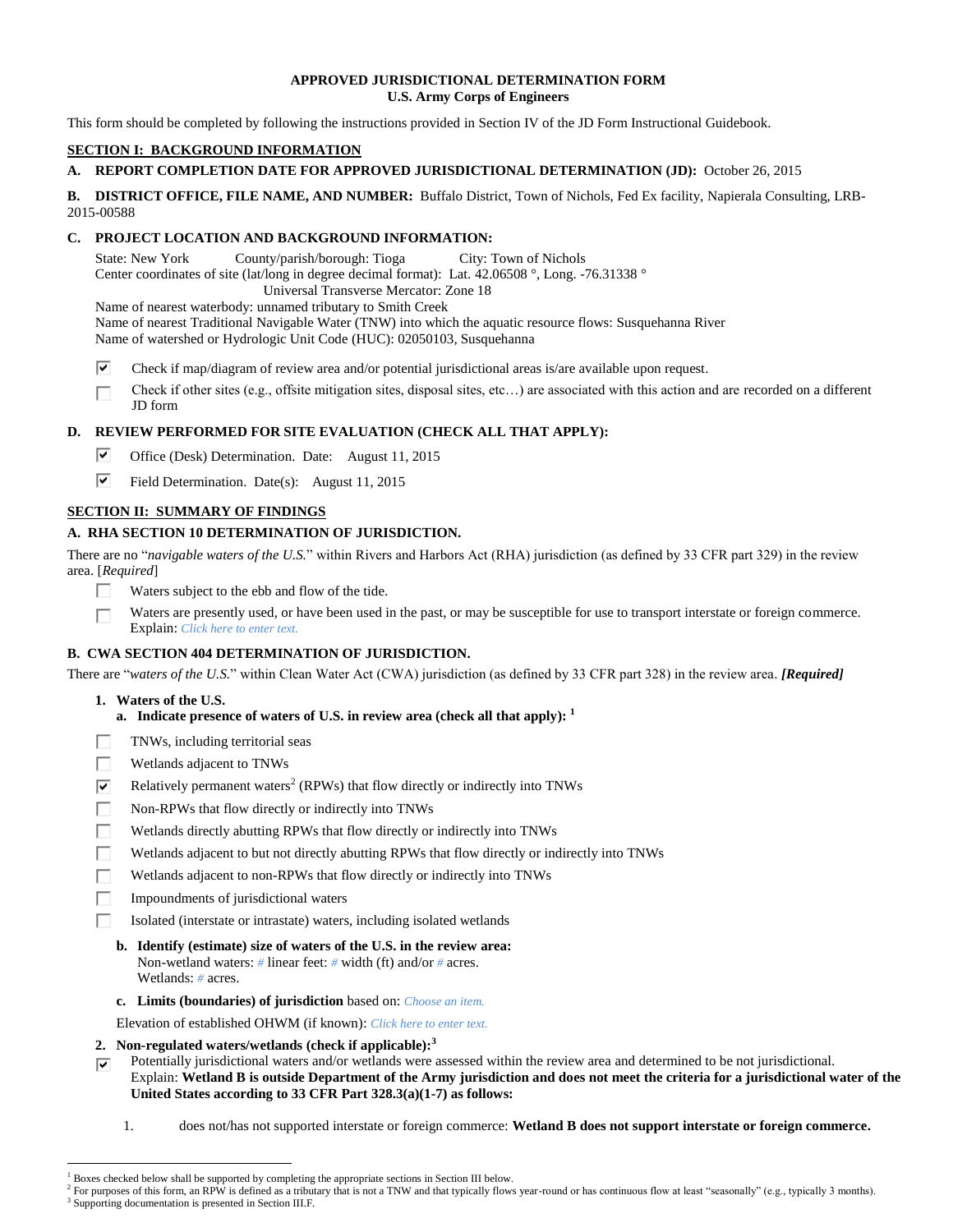#### 2. are not an interstate water/wetland: **Wetland B does not cross state boundaries.**

- 3. the degradation or destruction of which would not affect interstate or foreign commerce and do not include such waters:
	- (i) which are or could be used by interstate or foreign travelers for recreational or other purposes; or
	- (ii) from which fish or shellfish are or could be taken and sold in interstate or foreign commerce; or
	- (iii) which are used or could be used for industrial purpose by industries in interstate commerce

### **Wetland B cannot be used by interstate or foreign travelers for recreational or other purposes, fish or shellfish cannot be taken and sold in interstate or foreign commerce, and Wetland B could not be used for industrial purposes by industries in interstate commerce.**

- 4. is not impoundments of water otherwise defined as WOUS under the definition;
- 5. is not a tributary of waters identified in paragraphs  $(a)(1)-(4)$  of this section;
- 6. is not a territorial sea;

7. is not a wetland adjacent to waters (other than waters that are themselves wetlands) identified in paragraphs (a)(1)-(6) of this section;

**Wetland B is 1.988 acres in size. Wetland boundaries verified as accurate by USACE LRB during site visit on August 11, 2015. Wetland B is comprised predominantly of deciduous forest wetland with a small portion of emergent meadow. Based on field observations during the Aug 11, 2015 site visit by Margaret Crawford (USACE LRB) Wetland B has no apparent surface hydrologic surface water connection to another water of the U.S. and exists within a depression on the landscape. Wetland B is located approximately 400 linear feet from Tributary A.** 

## **SECTION III: CWA ANALYSIS**

### **A. TNWs AND WETLANDS ADJACENT TO TNWs**

**The agencies will assert jurisdiction over TNWs and wetlands adjacent to TNWs. If the aquatic resource is a TNW, complete Section III.A.1 and Section III.D.1. only; if the aquatic resource is a wetland adjacent to a TNW, complete Sections III.A.1 and 2 and Section III.D.1.; otherwise, see Section III.B below**.

**1. TNW**  Identify TNW: *Click here to enter text.*

Summarize rationale supporting determination: *Click here to enter text.*

**2. Wetland adjacent to TNW**

Summarize rationale supporting conclusion that wetland is "adjacent": *Click here to enter text.*

#### **B. CHARACTERISTICS OF TRIBUTARY (THAT IS NOT A TNW) AND ITS ADJACENT WETLANDS (IF ANY):**

**This section summarizes information regarding characteristics of the tributary and its adjacent wetlands, if any, and it helps determine whether or not the standards for jurisdiction established under Rapanos have been met.** 

**The agencies will assert jurisdiction over non-navigable tributaries of TNWs where the tributaries are "relatively permanent waters" (RPWs), i.e. tributaries that typically flow year-round or have continuous flow at least seasonally (e.g., typically 3 months). A wetland that directly abuts an RPW is also jurisdictional. If the aquatic resource is not a TNW, but has year-round (perennial) flow, skip to Section III.D.2. If the aquatic resource is a wetland directly abutting a tributary with perennial flow, skip to Section III.D.4.**

**A wetland that is adjacent to but that does not directly abut an RPW requires a significant nexus evaluation. Corps districts and EPA regions will include in the record any available information that documents the existence of a significant nexus between a relatively permanent tributary that is not perennial (and its adjacent wetlands if any) and a traditional navigable water, even though a significant nexus finding is not required as a matter of law.**

**If the waterbody<sup>4</sup> is not an RPW, or a wetland directly abutting an RPW, a JD will require additional data to determine if the waterbody has a significant nexus with a TNW. If the tributary has adjacent wetlands, the significant nexus evaluation must consider the tributary in combination with all of its adjacent wetlands. This significant nexus evaluation that combines, for analytical purposes, the tributary and all of its adjacent wetlands is used whether the review area identified in the JD request is the tributary, or its adjacent wetlands, or both. If the JD covers a tributary with adjacent wetlands, complete Section III.B.1 for the tributary, Section III.B.2 for any onsite wetlands, and Section III.B.3 for all wetlands adjacent to that tributary, both onsite and offsite. The determination whether a significant nexus exists is determined in Section III.C below.**

### **1. Characteristics of non-TNWs that flow directly or indirectly into TNW**

**(i) General Area Conditions:** Watershed size: 722 acres Drainage area: 722 acres

> Average annual rainfall: 37 inches Average annual snowfall: 45.8 inches

**(ii) Physical Characteristics:**

 $\overline{a}$ <sup>4</sup> Note that the Instructional Guidebook contains additional information regarding swales, ditches, washes, and erosional features generally and in the arid West.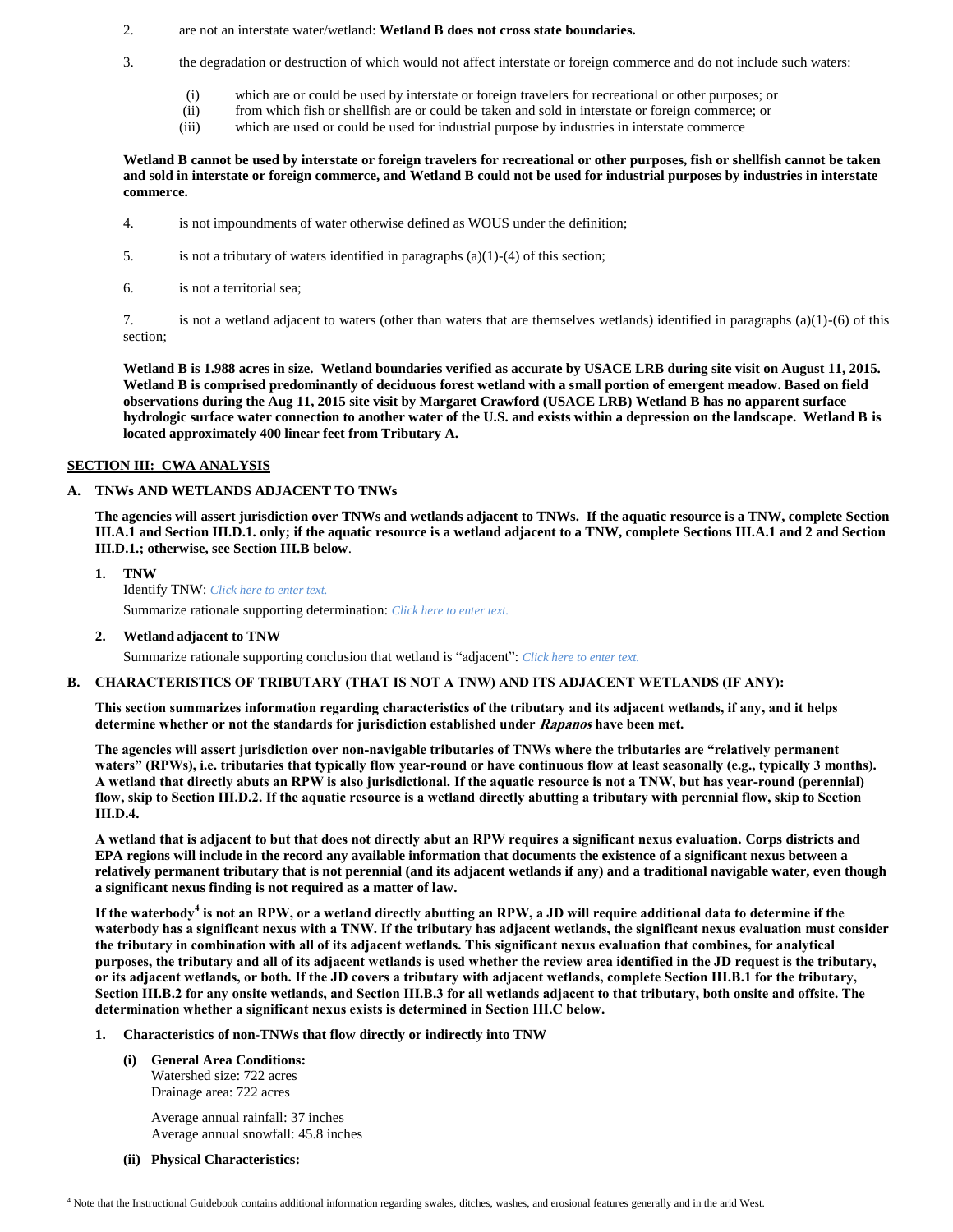(a) Relationship with TNW:

Tributary flows directly into TNW.

 $\triangledown$  Tributary flows through 2 tributaries before entering TNW.

Project waters are 1-2 river miles from TNW. Project waters are 1 (or less) river miles from RPW. Project waters are 1 (or less) aerial (straight) miles from TNW. Project waters are 1 (or less) aerial (straight) miles from RPW. Project waters cross or serve as state boundaries. Explain: NA

Identify flow route to TNW<sup>5</sup>: Tributary A, an unnamed tributary to Smith Creek, flows intermittently in a southwesterly direction into Smith Creek, a mapped perennial tributary, which then continues in a westerly direction in the Susquehanna River, a traditionally navigable water of the U.S. There is no break in flow between Tributary A and the Susquehanna River. Defined bed and banks were observed during the site visit. Tributary A has stream banks which vary from gently to steeply sloping and the streambed substrate varies from silt-clay to varied cobble size. The OHWM width varies from approximately 8 to 15 feet. The OHWM indicators observed included break in slope; vegetation matted down, bent, or absent; destruction of terrestrial vegetation; sediment sorting; and scour. The tributary was flowing during the May 6, 2015 delineation as well as during the August 11, 2015 USACE site visit. The tributary is identified as an intermittent feature on the USGS topographical map as well as the soil survey.

Tributary stream order, if known: 2

(b) General Tributary Characteristics (check all that apply):

| <b>Tributary</b> is:                                                                                                                                      | է | Natural                                                       |        |                                                           |  |          |
|-----------------------------------------------------------------------------------------------------------------------------------------------------------|---|---------------------------------------------------------------|--------|-----------------------------------------------------------|--|----------|
|                                                                                                                                                           |   |                                                               |        | Artificial (man-made). Explain: Click here to enter text. |  |          |
|                                                                                                                                                           |   | Manipulated (man-altered). Explain: Click here to enter text. |        |                                                           |  |          |
| <b>Tributary</b> properties with respect to top of bank (estimate):<br>Average width: 8-15 feet<br>Average depth: .5-2.5 feet<br>Average side slopes: 3:1 |   |                                                               |        |                                                           |  |          |
| Primary tributary substrate composition (check all that apply):                                                                                           |   |                                                               |        |                                                           |  |          |
| <b>Silts</b><br>է                                                                                                                                         |   |                                                               | Sands  |                                                           |  | Concrete |
| Cobbles<br>∣V                                                                                                                                             |   |                                                               | Gravel |                                                           |  | Muck     |
| <b>Bedrock</b>                                                                                                                                            |   |                                                               |        | Vegetation. Type/% cover: Click here to enter text.       |  |          |
| _____                                                                                                                                                     |   |                                                               |        |                                                           |  |          |

 $\Box$ Other. Explain: *Click here to enter text.*

Tributary condition/stability [e.g., highly eroding, sloughing banks]. Explain: Tributary A appeared relatively stable. Presence of run/riffle/pool complexes. Explain: Tributary A contained run/riffle/pool complexes on site. Tributary geometry: Relatively Straight

Tributary gradient (approximate average slope): 1%

(c) Flow:

 $\overline{a}$ 

Tributary provides for: Seasonal Flow

Estimate average number of flow events in review area/year: 20 (or greater)

Describe flow regime: Intermittent, containing flow more than 3 months / year.

Other information on duration and volume: Tributary A contained flow during the May 6, 2015 wetland delineation and during the August 11, 2015 USACE site inspection.

Surface flow is: Confined Characteristics: Surface flow is confined to a defined channel with bed and banks.

Subsurface flow: Unknown Explain findings: *Click here to enter text.*

Dye (or other) test performed: *Click here to enter text.*

Tributary has (check all that apply):

 $OHWM<sup>6</sup>$  (check all indicators that apply):

| clear, natural line impressed on the bank | the presence of litter and debris |
|-------------------------------------------|-----------------------------------|
|-------------------------------------------|-----------------------------------|

- $\Box$  changes in the character of soil  $\Box$  destruction of terrestrial vegetation
	- $\Box$  the presence of wrack line
	- vegetation matted down, bent, or absent  $\forall$  sediment sorting
- leaf litter disturbed or washed away  $\boxed{\triangledown}$  scour
	- sediment deposition multiple observed or predicted flow events
- water staining abrupt change in plant community *Click here to enter text.*

<sup>&</sup>lt;sup>5</sup> Flow route can be described by identifying, e.g., tributary a, which flows through the review area, to flow into tributary b, which then flows into TNW.

<sup>&</sup>lt;sup>6</sup>A natural or man-made discontinuity in the OHWM does not necessarily sever jurisdiction (e.g., where the stream temporarily flows underground, or where the OHWM has been removed by development or agricultural practices). Where there is a break in the OHWM that is unrelated to the waterbody's flow regime (e.g., flow over a rock outcrop or through a culvert), the agencies will look for indicators of flow above and below the break.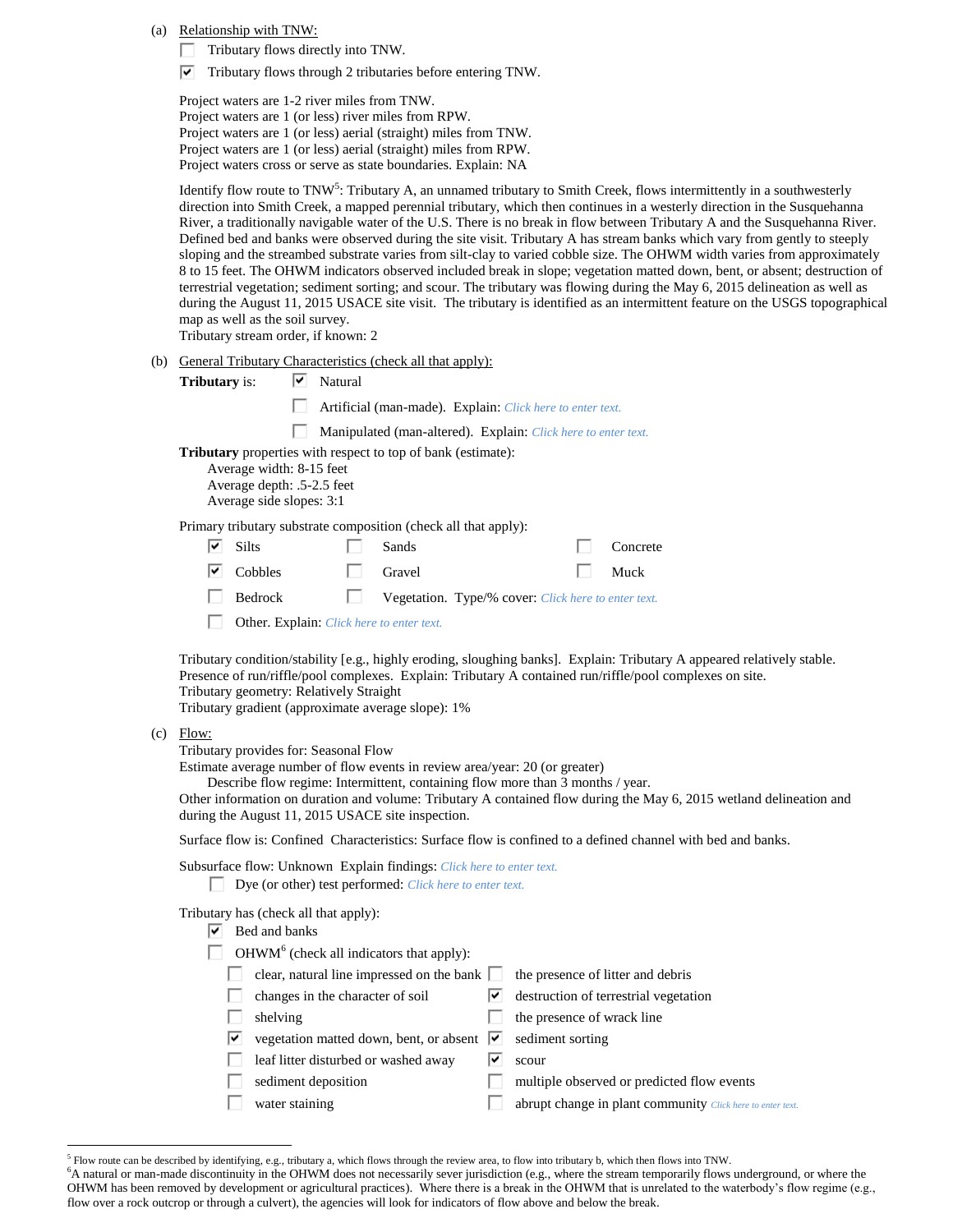other (list): *Click here to enter text.*

Discontinuous OHWM.<sup>7</sup> Explain: *Click here to enter text.*

If factors other than the OHWM were used to determine lateral extent of CWA jurisdiction (check all that apply):

- $\Box$  High Tide Line indicated by:  $\Box$  Mean High Water Mark indicated by:
	- $\Box$  oil or scum line along shore objects  $\Box$  survey to available datum;
		- fine shell or debris deposits (foreshore)  $\Box$  physical markings;
	- physical markings/characteristics  $\Box$  vegetation lines/changes in vegetation types.
	- tidal gauges
	- other (list): *Click here to enter text.*

### **(iii) Chemical Characteristics:**

Characterize tributary (e.g., water color is clear, discolored, oily film; water quality; general watershed characteristics, etc.). Explain: Water color appeared clear, and general impression of water quality was good. No discoloration noted. Identify specific pollutants, if known: Tributary is located adjacent to agricultural fields.

### **(iv) Biological Characteristics. Channel supports (check all that apply):**

- Riparian corridor. Characteristics (type, average width): Tributary A has a riparian corridor consisting of trees, shrubs and ☞ herbaceous growth, averaging 60 feet in width.
- Wetland fringe. Characteristics: *Click here to enter text.*
- $\boxed{\triangleright}$  Habitat for:
	- $\overline{\bullet}$  Federally Listed species. Explain findings: The wooded corridor could provide for habitat for the federally listed Northern long-eared bat.
	- $\Box$ Fish/spawn areas. Explain findings: *Click here to enter text.*
	- п Other environmentally-sensitive species. Explain findings: *Click here to enter text.*
	- ⊽ Aquatic/wildlife diversity. Explain findings: Tributary A provides habitat for aquatic micro and macro invertebrates.

### **2. Characteristics of wetlands adjacent to non-TNW that flow directly or indirectly into TNW**

#### **(i) Physical Characteristics:**

- (a) General Wetland Characteristics:
	- Properties:

Wetland size: *#* acres Wetland type. Explain: *Click here to enter text.* Wetland quality. Explain: *Click here to enter text.* Project wetlands cross or serve as state boundaries. Explain: *Click here to enter text.*

## (b) General Flow Relationship with Non-TNW:

Flow is: *Choose an item.* Explain: *Click here to enter text.*

Surface flow is: *Choose an item.* Characteristics: *Click here to enter text.*

Subsurface flow: *Choose an item.* Explain findings: *Click here to enter text.*

Dye (or other) test performed: *Click here to enter text.*

## (c) Wetland Adjacency Determination with Non-TNW:

- L Directly abutting
- П Not directly abutting
	- П. Discrete wetland hydrologic connection. Explain: *Click here to enter text.*
	- П Ecological connection. Explain: *Click here to enter text.*
	- П Separated by berm/barrier. Explain: *Click here to enter text.*

#### (d) Proximity (Relationship) to TNW

Project wetlands are *Choose an item.* river miles from TNW. Project waters are *Choose an item.* aerial (straight) miles from TNW. Flow is from: *Choose an item.*

Estimate approximate location of wetland as within the *Choose an item.* floodplain.

#### **(ii) Chemical Characteristics:**

Characterize wetland system (e.g., water color is clear, brown, oil film on surface; water quality; general watershed characteristics; etc.). Explain: *Click here to enter text.*

Identify specific pollutants, if known: *Click here to enter text.*

#### **(iii) Biological Characteristics. Wetland supports (check all that apply):**

- Riparian buffer. Characteristics (type, average width): *Click here to enter text.*
- Vegetation type/percent cover. Explain: *Click here to enter text.*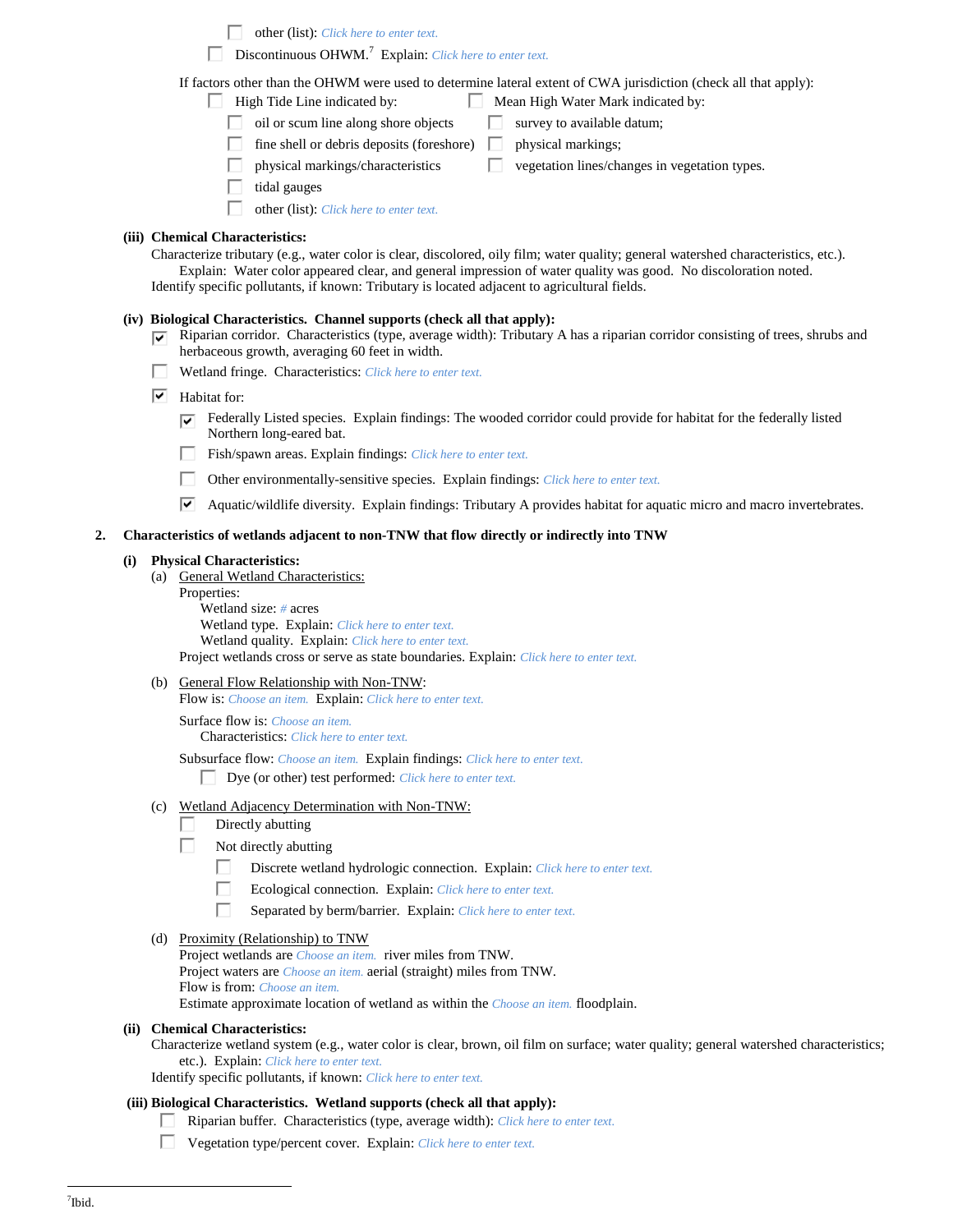Habitat for:

Federally Listed species. Explain findings: *Click here to enter text*.

- Fish/spawn areas. Explain findings: *Click here to enter text.*
- П. Other environmentally-sensitive species. Explain findings: *Click here to enter text.*
- П. Aquatic/wildlife diversity. Explain findings: *Click here to enter text.*

### **3. Characteristics of all wetlands adjacent to the tributary (if any)**

All wetland(s) being considered in the cumulative analysis: *Choose an item.* Approximately (*#*) acres in total are being considered in the cumulative analysis.

For each wetland, specify the following:

| Directly abuts? $(Y/N)$ | Size (in acres) | Directly abuts? $(Y/N)$ | Size (in acres) |
|-------------------------|-----------------|-------------------------|-----------------|
|                         |                 | Y/N                     |                 |
|                         |                 | Y/N                     |                 |
|                         |                 | Y/N                     |                 |
|                         |                 | Y/N                     |                 |

Summarize overall biological, chemical and physical functions being performed: *Click here to enter text.*

### **C. SIGNIFICANT NEXUS DETERMINATION**

**A significant nexus analysis will assess the flow characteristics and functions of the tributary itself and the functions performed by any wetlands adjacent to the tributary to determine if they significantly affect the chemical, physical, and biological integrity of a TNW. For each of the following situations, a significant nexus exists if the tributary, in combination with all of its adjacent wetlands, has more than a speculative or insubstantial effect on the chemical, physical and/or biological integrity of a TNW. Considerations when evaluating significant nexus include, but are not limited to the volume, duration, and frequency of the flow of water in the tributary and its proximity to a TNW, and the functions performed by the tributary and all its adjacent wetlands. It is not appropriate to determine significant nexus based solely on any specific threshold of distance (e.g. between a tributary and its adjacent wetland or between a tributary and the TNW). Similarly, the fact an adjacent wetland lies within or outside of a floodplain is not solely determinative of significant nexus.** 

### **Draw connections between the features documented and the effects on the TNW, as identified in the** *Rapanos* **Guidance and discussed in the Instructional Guidebook. Factors to consider include, for example:**

- Does the tributary, in combination with its adjacent wetlands (if any), have the capacity to carry pollutants or flood waters to TNWs, or to reduce the amount of pollutants or flood waters reaching a TNW?
- Does the tributary, in combination with its adjacent wetlands (if any), provide habitat and lifecycle support functions for fish and other species, such as feeding, nesting, spawning, or rearing young for species that are present in the TNW?
- Does the tributary, in combination with its adjacent wetlands (if any), have the capacity to transfer nutrients and organic carbon that support downstream foodwebs?
- Does the tributary, in combination with its adjacent wetlands (if any), have other relationships to the physical, chemical, or biological integrity of the TNW?

#### *Note: the above list of considerations is not inclusive and other functions observed or known to occur should be documented below:*

- **1. Significant nexus findings for non-RPW that has no adjacent wetlands and flows directly or indirectly into TNWs.** Explain findings of presence or absence of significant nexus below, based on the tributary itself, then go to Section III.D: *Click here to enter text.*
- **2. Significant nexus findings for non-RPW and its adjacent wetlands, where the non-RPW flows directly or indirectly into TNWs.**  Explain findings of presence or absence of significant nexus below, based on the tributary in combination with all of its adjacent wetlands, then go to Section III.D: *Click here to enter text.*
- **3. Significant nexus findings for wetlands adjacent to an RPW but that do not directly abut the RPW.** Explain findings of presence or absence of significant nexus below, based on the tributary in combination with all of its adjacent wetlands, then go to Section III.D: *Click here to enter text.*

## **D. DETERMINATIONS OF JURISDICTIONAL FINDINGS. THE SUBJECT WATERS/WETLANDS ARE (CHECK ALL THAT APPLY):**

- **1. TNWs and Adjacent Wetlands.** Check all that apply and provide size estimates in review area:
	- TNWs: *#* linear feet *#* width (ft), Or, *#* acres.
	- П. Wetlands adjacent to TNWs: *#* acres.

## **2. RPWs that flow directly or indirectly into TNWs.**

- Tributaries of TNWs where tributaries typically flow year-round are jurisdictional. Provide data and rationale indicating that tributary is perennial: *Click here to enter text.*.
- Tributaries of TNW where tributaries have continuous flow "seasonally" (e.g., typically three months each year) are jurisdictional. ⊽⊹ Data supporting this conclusion is provided at Section III.B. Provide rationale indicating that tributary flows seasonally: Area A, an unnamed tributary to Smith Creek, flows intermittently in a southwesterly direction into Smith Creek which then continues in a westerly direction to the Susquehanna River, an interstate water of the U.S. There is no break in flow between Tributary A and the Susquehanna River. Defined bed and banks were observed during the site visit. Tributary A has stream banks which vary from gently to steeply sloping and the streambed substrate varies from silt-clay to varied cobble size. The OHWM width varies from approximately 8 to 15 feet. The OHWM indicators observed included break in slope; vegetation matted down, bent, or absent; destruction of terrestrial vegetation; sediment sorting; and scour. The tributary was flowing during the May 6, 2015 delineation as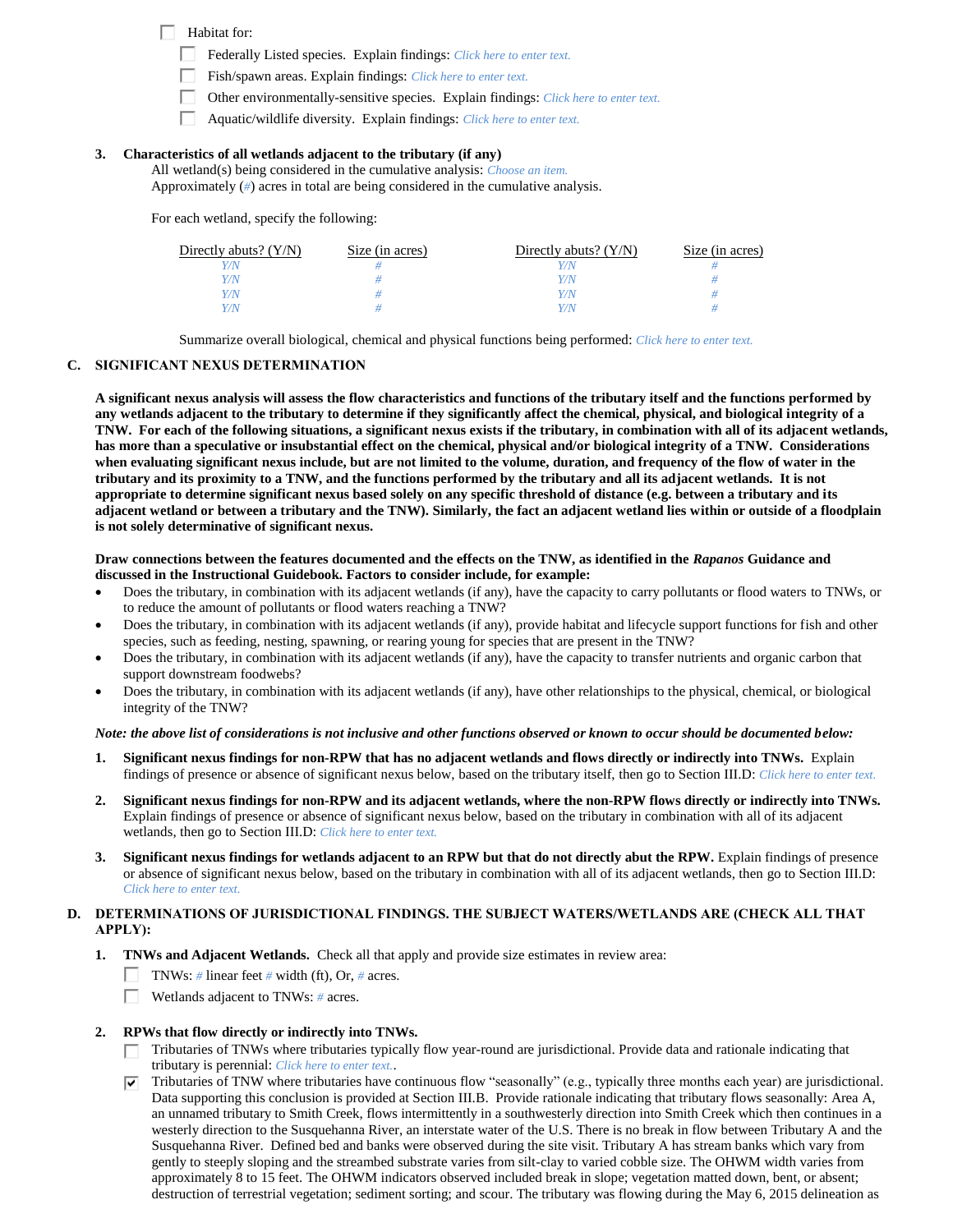well as during the August 11, 2015 USACE site visit. The tributary is identified as an intermittent feature on the USGS topographical map as well as the soil survey.

Provide estimates for jurisdictional waters in the review area (check all that apply):

- $\nabla$  Tributary waters: 1,218 linear feet 8-15 ft width (ft).
- Other non-wetland waters: *#* acres.

Identify type(s) of waters: *Click here to enter text.*

## **3. Non-RPWs<sup>8</sup> that flow directly or indirectly into TNWs.**

Waterbody that is not a TNW or an RPW, but flows directly or indirectly into a TNW, and it has a significant nexus with a П. TNW is jurisdictional. Data supporting this conclusion is provided at Section III.C.

Provide estimates for jurisdictional waters within the review area (check all that apply):

- Tributary waters:  $\#$  linear feet  $\#$  width (ft).
- П. Other non-wetland waters: *#* acres.

П

Identify type(s) of waters: *Click here to enter text.*

### **4. Wetlands directly abutting an RPW that flow directly or indirectly into TNWs.**

Wetlands directly abut RPW and thus are jurisdictional as adjacent wetlands.

- Wetlands directly abutting an RPW where tributaries typically flow year-round. Provide data and rationale П. indicating that tributary is perennial in Section III.D.2, above. Provide rationale indicating that wetland is directly abutting an RPW: *Click here to enter text.*
- Wetlands directly abutting an RPW where tributaries typically flow "seasonally." Provide data indicating that tributary is seasonal in Section III.B and rationale in Section III.D.2, above. Provide rationale indicating that wetland is directly abutting an RPW: *Click here to enter text.*

Provide acreage estimates for jurisdictional wetlands in the review area: *#* acres.

#### **5. Wetlands adjacent to but not directly abutting an RPW that flow directly or indirectly into TNWs.**

Wetlands that do not directly abut an RPW, but when considered in combination with the tributary to which they are adjacent and with similarly situated adjacent wetlands, have a significant nexus with a TNW are jurisidictional. Data supporting this conclusion is provided at Section III.C.

Provide acreage estimates for jurisdictional wetlands in the review area: *#* acres.

#### **6. Wetlands adjacent to non-RPWs that flow directly or indirectly into TNWs.**

Wetlands adjacent to such waters, and have when considered in combination with the tributary to which they are adjacent п and with similarly situated adjacent wetlands, have a significant nexus with a TNW are jurisdictional. Data supporting this conclusion is provided at Section III.C.

Provide estimates for jurisdictional wetlands in the review area: *#* acres.

### **7. Impoundments of jurisdictional waters. 9**

As a general rule, the impoundment of a jurisdictional tributary remains jurisdictional.

- Demonstrate that impoundment was created from "waters of the U.S.," or Г
- Demonstrate that water meets the criteria for one of the categories presented above (1-6), or
- П Demonstrate that water is isolated with a nexus to commerce (see E below).

### **E. ISOLATED [INTERSTATE OR INTRA-STATE] WATERS, INCLUDING ISOLATED WETLANDS, THE USE, DEGRADATION OR DESTRUCTION OF WHICH COULD AFFECT INTERSTATE COMMERCE, INCLUDING ANY SUCH WATERS (CHECK ALL THAT APPLY):<sup>10</sup>**

- П. which are or could be used by interstate or foreign travelers for recreational or other purposes.
- П from which fish or shellfish are or could be taken and sold in interstate or foreign commerce.
- П. which are or could be used for industrial purposes by industries in interstate commerce.
- П. Interstate isolated waters.Explain: *Click here to enter text.*
- п Other factors.Explain: *Click here to enter text.*

#### **Identify water body and summarize rationale supporting determination:** *Click here to enter text.*

Provide estimates for jurisdictional waters in the review area (check all that apply):

- Tributary waters:  $\#$  linear feet  $\#$  width (ft).
- П. Other non-wetland waters: *#* acres.
	- Identify type(s) of waters: *Click here to enter text.*
- Wetlands: acres. г.

## **F. NON-JURISDICTIONAL WATERS, INCLUDING WETLANDS (CHECK ALL THAT APPLY):**

 $\overline{a}$ 

<sup>8</sup> See Footnote # 3.

<sup>&</sup>lt;sup>9</sup> To complete the analysis refer to the key in Section III.D.6 of the Instructional Guidebook.

<sup>&</sup>lt;sup>10</sup> Prior to asserting or declining CWA jurisdiction based solely on this category, Corps Districts will elevate the action to Corps and EPA HQ for review consistent with the process described in the Corps/EPA *Memorandum Regarding CWA Act Jurisdiction Following Rapanos.*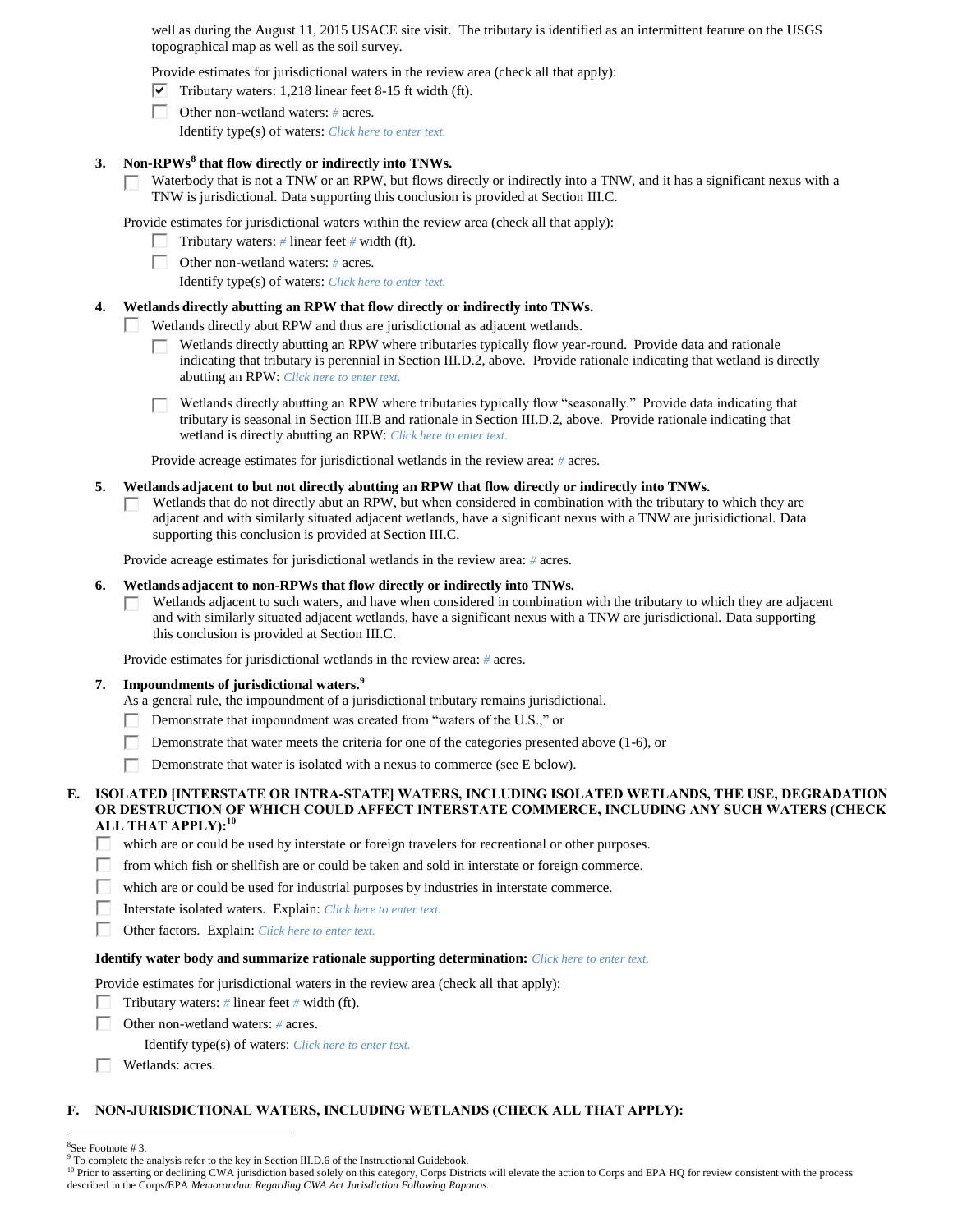|        | If potential wetlands were assessed within the review area, these areas did not meet the criteria in the 1987 Corps of Engineers<br>Wetland Delineation Manual and/or appropriate Regional Supplements.                                                                                                                                                                                                                                                                                                                                                                                                          |  |  |  |  |  |
|--------|------------------------------------------------------------------------------------------------------------------------------------------------------------------------------------------------------------------------------------------------------------------------------------------------------------------------------------------------------------------------------------------------------------------------------------------------------------------------------------------------------------------------------------------------------------------------------------------------------------------|--|--|--|--|--|
| ⊽      | Review area included isolated waters with no substantial nexus to interstate (or foreign) commerce.                                                                                                                                                                                                                                                                                                                                                                                                                                                                                                              |  |  |  |  |  |
|        | Prior to the Jan 2001 Supreme Court decision in "SWANCC," the review area would have been regulated based solely on the<br>"Migratory Bird Rule" (MBR).                                                                                                                                                                                                                                                                                                                                                                                                                                                          |  |  |  |  |  |
| H      | Waters do not meet the "Significant Nexus" standard, where such a finding is required for jurisdiction. Explain: Click here to enter text.                                                                                                                                                                                                                                                                                                                                                                                                                                                                       |  |  |  |  |  |
| П      | Other: (explain, if not covered above): Click here to enter text.                                                                                                                                                                                                                                                                                                                                                                                                                                                                                                                                                |  |  |  |  |  |
|        | Provide acreage estimates for non-jurisdictional waters in the review area, where the sole potential basis of jurisdiction is the MBR factors<br>(i.e., presence of migratory birds, presence of endangered species, use of water for irrigated agriculture), using best professional judgment<br>(check all that apply):                                                                                                                                                                                                                                                                                        |  |  |  |  |  |
|        | Non-wetland waters (i.e., rivers, streams): $\#$ linear feet $\#$ width (ft).                                                                                                                                                                                                                                                                                                                                                                                                                                                                                                                                    |  |  |  |  |  |
|        | Lakes/ponds: # acres.                                                                                                                                                                                                                                                                                                                                                                                                                                                                                                                                                                                            |  |  |  |  |  |
|        | Other non-wetland waters: # acres. List type of aquatic resource: Click here to enter text                                                                                                                                                                                                                                                                                                                                                                                                                                                                                                                       |  |  |  |  |  |
| ∣V     | Wetlands: 1.988 acres.                                                                                                                                                                                                                                                                                                                                                                                                                                                                                                                                                                                           |  |  |  |  |  |
|        | Provide acreage estimates for non-jurisdictional waters in the review area that do not meet the "Significant Nexus" standard, where such a<br>finding is required for jurisdiction (check all that apply):<br>Non-wetland waters (i.e., rivers, streams): $\#$ linear feet $\#$ width (ft).                                                                                                                                                                                                                                                                                                                      |  |  |  |  |  |
|        | Lakes/ponds: $# \, \text{acres.}$                                                                                                                                                                                                                                                                                                                                                                                                                                                                                                                                                                                |  |  |  |  |  |
|        |                                                                                                                                                                                                                                                                                                                                                                                                                                                                                                                                                                                                                  |  |  |  |  |  |
|        | Other non-wetland waters: # acres. List type of aquatic resource: Click here to enter text<br>Wetlands: # acres.                                                                                                                                                                                                                                                                                                                                                                                                                                                                                                 |  |  |  |  |  |
|        |                                                                                                                                                                                                                                                                                                                                                                                                                                                                                                                                                                                                                  |  |  |  |  |  |
|        | <u>SECTION IV: DATA SOURCES.</u>                                                                                                                                                                                                                                                                                                                                                                                                                                                                                                                                                                                 |  |  |  |  |  |
|        | A. SUPPORTING DATA. Data reviewed for JD (check all that apply - checked items shall be included in case file and, where checked and<br>requested, appropriately reference sources below):                                                                                                                                                                                                                                                                                                                                                                                                                       |  |  |  |  |  |
| ▿<br>▿ | Maps, plans, plots or plat submitted by or on behalf of the applicant/consultant: Wetland Delineation Report for the Nichols FedEx<br>Facility, by Terrestrial Environmental Specialists, Inc, June 2015<br>Data sheets prepared/submitted by or on behalf of the applicant/consultant.                                                                                                                                                                                                                                                                                                                          |  |  |  |  |  |
|        | Office concurs with data sheets/delineation report.<br>⊵                                                                                                                                                                                                                                                                                                                                                                                                                                                                                                                                                         |  |  |  |  |  |
|        | Office does not concur with data sheets/delineation report.<br>п                                                                                                                                                                                                                                                                                                                                                                                                                                                                                                                                                 |  |  |  |  |  |
|        | Data sheets prepared by the Corps: Click here to enter text.                                                                                                                                                                                                                                                                                                                                                                                                                                                                                                                                                     |  |  |  |  |  |
|        | Corps navigable waters' study: Click here to enter text.                                                                                                                                                                                                                                                                                                                                                                                                                                                                                                                                                         |  |  |  |  |  |
|        | U.S. Geological Survey Hydrologic Atlas: Click here to enter text.                                                                                                                                                                                                                                                                                                                                                                                                                                                                                                                                               |  |  |  |  |  |
|        | USGS NHD data.                                                                                                                                                                                                                                                                                                                                                                                                                                                                                                                                                                                                   |  |  |  |  |  |
|        | USGS 8 and 12 digit HUC maps.                                                                                                                                                                                                                                                                                                                                                                                                                                                                                                                                                                                    |  |  |  |  |  |
| ∣∽     | U.S. Geological Survey map(s). Cite scale & quad name: Owego Quad, 1994. Elevations range from 860 feet amsl in the eastern<br>portion of the site to 820 feet amsl in the western portion. An intermittent tributary of Smith Creek is identified along the northern                                                                                                                                                                                                                                                                                                                                            |  |  |  |  |  |
| 1Й     | property line.<br>USDA Natural Resources Conservation Service Soil Survey. Citation: USDA NRCS Web Soil Survey (accessed 9/2015) and the Tioga<br>County Soil Survey. Four soil types are identified, three of which are well drained soils (Chenango gravelly silt loam, Tioga silt loam,<br>and Woostern gravelly silt loam). Atherton silt loam, a poorly drained soil with a 66-99% chance of containing hydric conditions, is<br>mapped in the southwestern portion of the site, and extends off site toward Smith Creek. The delineated wetland is located within this                                     |  |  |  |  |  |
| ∣V     | soil type. However, wetlands were not found to continue from the mapped wetland to Smith Creek.<br>National wetlands inventory map(s). Cite name: Owego Quad. 2014. No NWI mapped wetlands are located on the site.                                                                                                                                                                                                                                                                                                                                                                                              |  |  |  |  |  |
| ⊽      | State/Local wetland inventory map(s): NYSDEC Freshwater Wetlands Map, Owego County, does not identify any state-regulated                                                                                                                                                                                                                                                                                                                                                                                                                                                                                        |  |  |  |  |  |
| ⊵      | wetlands on the property.<br>FEMA/FIRM maps: USACE ORM FEMA Flood Hazard Dataset & Figure 6 of delineation report. Two areas in the western-most<br>portion of the site are mapped within Zone A of the FIRM, subject to inundation by the 1% annual chance flood. One of the areas is                                                                                                                                                                                                                                                                                                                           |  |  |  |  |  |
|        | along the tributary as it exits the site. The second area is within the western corner of the site.<br>100-year Floodplain Elevation is: Click here to enter text. (National Geodectic Vertical Datum of 1929)                                                                                                                                                                                                                                                                                                                                                                                                   |  |  |  |  |  |
| ⊽      | Photographs: $ \overline{\mathbf{v}} $<br>Aerial (Name & Date): multiple aerial photos were examined in the review of this file from the Buffalo District GIS                                                                                                                                                                                                                                                                                                                                                                                                                                                    |  |  |  |  |  |
|        | viewer, including:<br>2014, 2012 CIR, 2012, 2011 CIR, 2011, 2006, 2002. The aerial photographs do not indicate any hydrological<br>connection from Wetland B to the unnamed tributary (Area A), with the exception of 2011. In this aerial<br>photograph, it appears that there is a swath of overland sheet flow from the wetland to the mapped floodplain in the<br>western corner of the site. This is not evident in other years. After further research, the USACE notes that in 2011,<br>Tropical Storm Lee hit and affected the southern tier, including this area, resulting in record Susquehanna River |  |  |  |  |  |
|        | Crest Levels. Therefore, it is anticipated that this photo was taken during a time of unusually high water.                                                                                                                                                                                                                                                                                                                                                                                                                                                                                                      |  |  |  |  |  |
| ⊽      | or $\overline{ v }$ Other (Name & Date): Site photos were provided with the June 2015 Wetland Delineation Report                                                                                                                                                                                                                                                                                                                                                                                                                                                                                                 |  |  |  |  |  |
|        | Previous determination(s). File no. and date of response letter: Click here to enter text.                                                                                                                                                                                                                                                                                                                                                                                                                                                                                                                       |  |  |  |  |  |
|        | Applicable/supporting case law: Click here to enter text.                                                                                                                                                                                                                                                                                                                                                                                                                                                                                                                                                        |  |  |  |  |  |
|        | Applicable/supporting scientific literature: Click here to enter text.                                                                                                                                                                                                                                                                                                                                                                                                                                                                                                                                           |  |  |  |  |  |